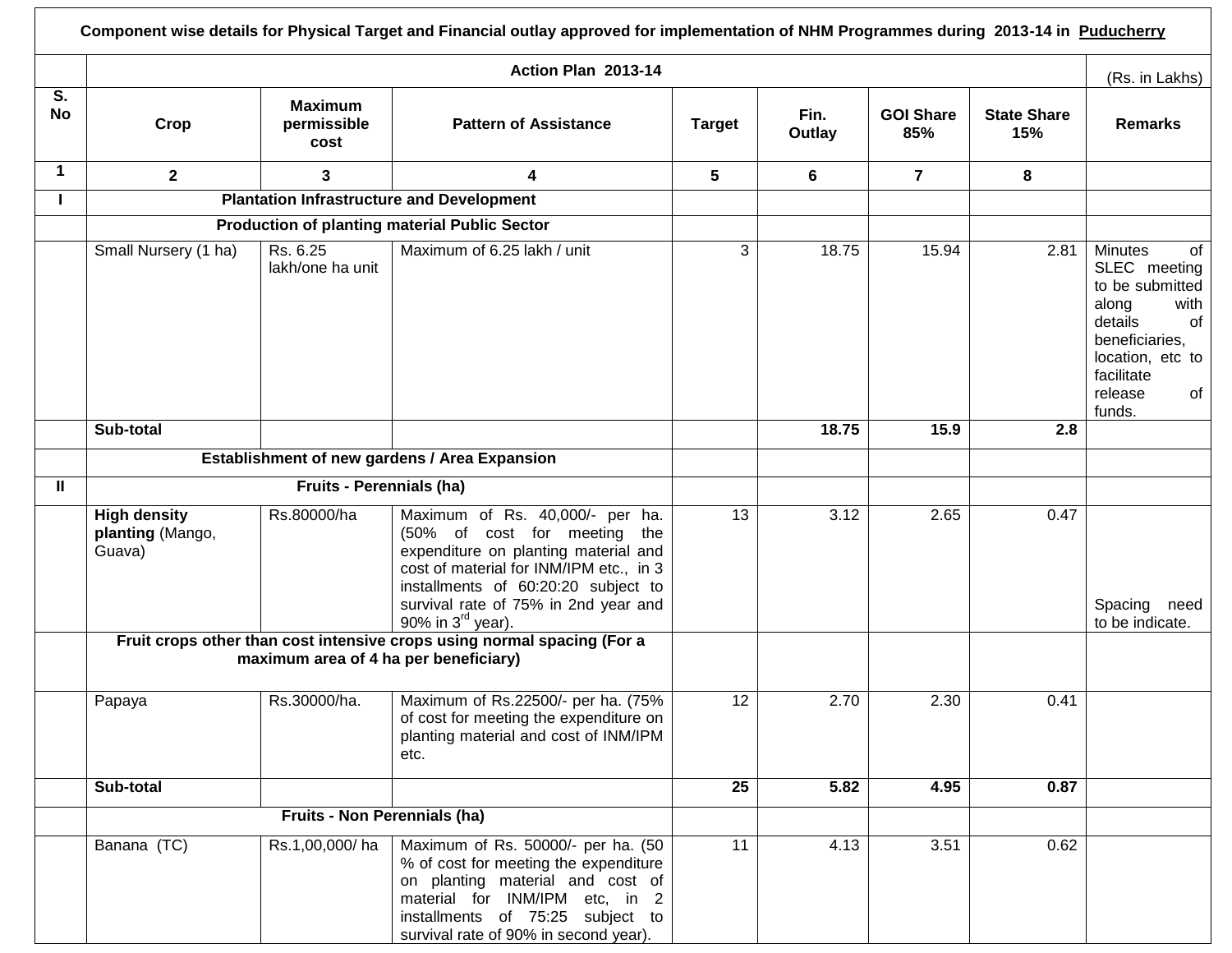|                | Sub-total                                               |                              |                                                                                                                                                                                                                                                                                                                                    |       | 4.13  | 3.5  | 0.6   |  |
|----------------|---------------------------------------------------------|------------------------------|------------------------------------------------------------------------------------------------------------------------------------------------------------------------------------------------------------------------------------------------------------------------------------------------------------------------------------|-------|-------|------|-------|--|
|                | Maintenance (II Year)                                   |                              |                                                                                                                                                                                                                                                                                                                                    |       |       |      |       |  |
|                | Fruits - Perennials                                     | Rs.1,00,000/ha               | Maximum of Rs. 50,000/- per ha.<br>(50% of cost for meeting the<br>expenditure on planting material and<br>cost of material for INM/IPM, in 3<br>installments of 60:20:20 subject to<br>survival rate of 75% in 2nd year and<br>90% in 3rd year for perennial crops<br>and for non perennial crops in 2<br>installments of 75:25). | 10    | 1.00  | 0.85 | 0.150 |  |
|                | Fruits - Non<br>Perennials (ha)                         | Rs.70,000/ha                 | Maximum of 35000/- per ha. (50% of<br>cost for meeting the expenditure on<br>planting material and cost of material<br>for INM/IPM<br>in 2 installments<br>75:25) subject to survival rate of 90%<br>in second year).                                                                                                              | 12    | 0.68  | 0.57 | 0.10  |  |
|                | Sub-total                                               |                              |                                                                                                                                                                                                                                                                                                                                    | 22    | 1.68  | 1.42 | 0.25  |  |
| $\mathbf{III}$ |                                                         |                              | Flowers (For a maximum of 2 ha per beneficiary)                                                                                                                                                                                                                                                                                    |       |       |      |       |  |
|                | <b>Loose Flowers</b>                                    |                              |                                                                                                                                                                                                                                                                                                                                    |       |       |      |       |  |
|                | Small & Marginal<br>Farmers                             | Rs. 24,000/ha                | @ Rs.12,000 / ha.<br>50% of cost<br>limited to 2 ha per beneficiary                                                                                                                                                                                                                                                                | 40    | 4.80  | 4.08 | 0.72  |  |
|                | For other category<br>farmers                           | Rs. 24,000/ha                | 50% of cost<br>@ Rs.12,000 / ha.<br>limited to 2 ha per beneficiary                                                                                                                                                                                                                                                                | 10    | 0.79  | 0.67 | 0.12  |  |
|                | <b>Bulbulous flowers</b><br>Small & Marginal<br>Farmers | Rs. 90,000/ha                | 50% of cost @ Rs.45,000 / ha.<br>limited to 2 ha per beneficiary                                                                                                                                                                                                                                                                   | 5     | 1.48  | 1.25 | 0.22  |  |
|                | Sub-total                                               |                              |                                                                                                                                                                                                                                                                                                                                    | 55    | 7.07  | 6.01 | 1.06  |  |
|                | Spices (For a maximum area of 4 ha per beneficiary)     |                              |                                                                                                                                                                                                                                                                                                                                    |       |       |      |       |  |
|                | Seed spices and<br>Rhizomatic Spices.                   | Rs. 25,000 / ha              | Maximum of Rs. 12,500/- per ha.<br>(50% of cost for meeting the<br>expenditure on planting material and<br>cost of material for INM/IPM etc).                                                                                                                                                                                      | 30    | 3.75  | 3.19 | 0.56  |  |
|                | Sub-total                                               |                              |                                                                                                                                                                                                                                                                                                                                    |       | 3.75  | 3.19 | 0.56  |  |
| ۷              |                                                         | <b>Protected cultivation</b> |                                                                                                                                                                                                                                                                                                                                    |       |       |      |       |  |
|                | <b>Green House structure</b>                            |                              |                                                                                                                                                                                                                                                                                                                                    |       |       |      |       |  |
|                | <b>Naturally Ventilated</b>                             | Rs. 935/ Sq.m                | 50% of the cost limited to 4000 Sq.m<br>per beneficiary.                                                                                                                                                                                                                                                                           | 0.235 | 10.99 | 9.34 | 1.65  |  |
|                | <b>Plastic Mulching</b>                                 | Rs. 20,000/ha                | 50% of the total cost limited to 2 ha<br>per beneficiary.                                                                                                                                                                                                                                                                          | 10    | 1.00  | 0.85 | 0.15  |  |
|                | Shade Net House<br>Tubular structure                    | Rs. 600/ Sq.m                | 50% of cost limited to 4000 Sq.m<br>per beneficiary.                                                                                                                                                                                                                                                                               | 0.20  | 6.00  | 5.10 | 0.90  |  |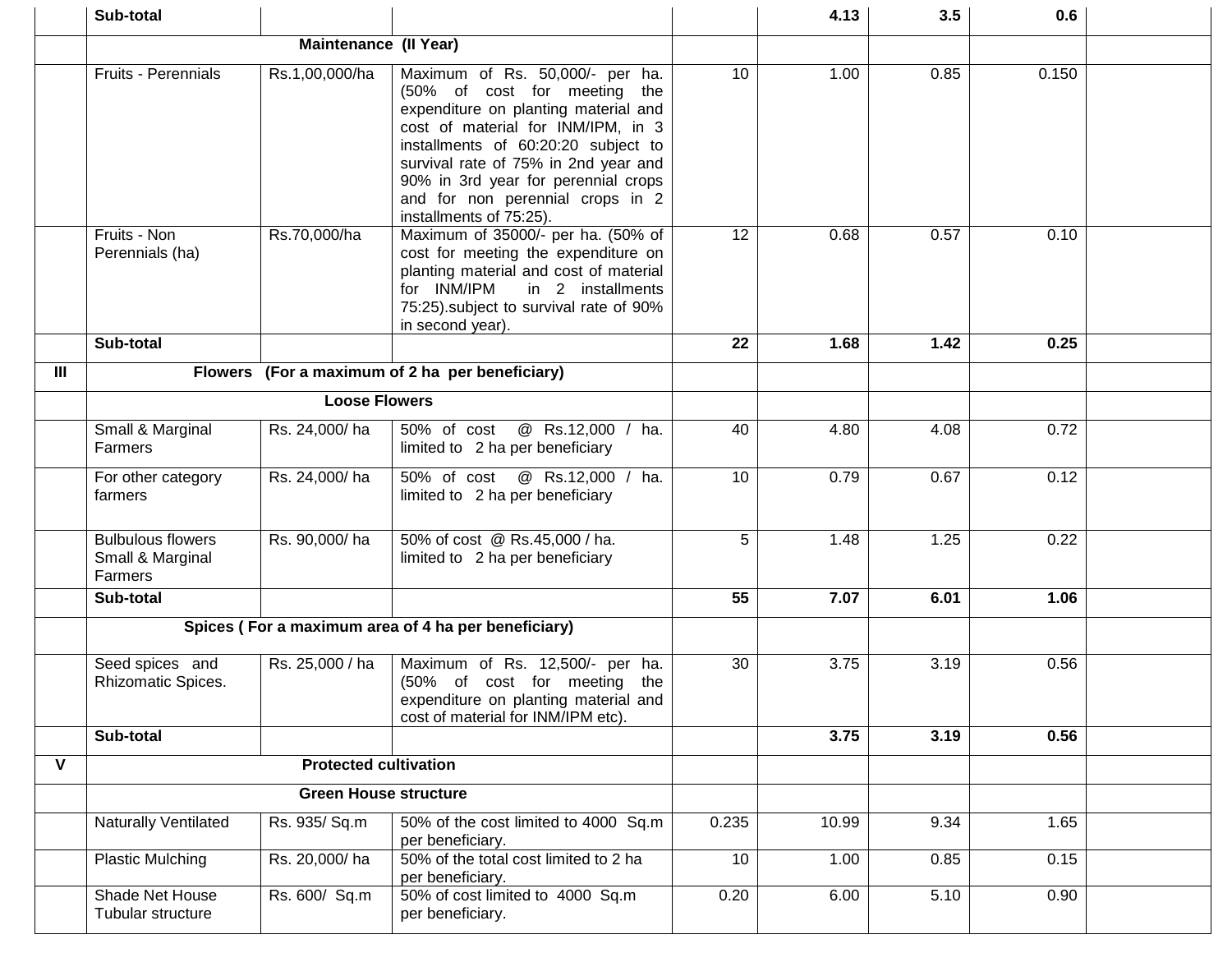|    | Cost of planting<br>material and inputs of<br>high value vegetables<br>grown in house/shade<br>net house (8 Nos) | Rs.105/Sq.m                                          | 50% of cost limited to 500 Sq.m per<br>beneficiary.                                                                  | 0.14         | 0.735 | 0.62  | 0.11  |                                                                                                                                                                          |
|----|------------------------------------------------------------------------------------------------------------------|------------------------------------------------------|----------------------------------------------------------------------------------------------------------------------|--------------|-------|-------|-------|--------------------------------------------------------------------------------------------------------------------------------------------------------------------------|
|    | Cost of planting<br>material of flowers for<br>poly house                                                        | Rs.500/ Sq.m                                         | 50% of cost limited to 500 Sq.m per<br>beneficiary                                                                   | 0.10         | 2.50  | 2.13  | 0.38  |                                                                                                                                                                          |
|    | Sub-total                                                                                                        |                                                      |                                                                                                                      |              | 21.22 | 15.9  | 2.8   |                                                                                                                                                                          |
|    |                                                                                                                  |                                                      | Promotion of Integrated Nutrient Management/Integrated Pest Management                                               |              |       |       |       |                                                                                                                                                                          |
|    | Bio control lab<br>(Public Sector)                                                                               | Rs.75 lakhs/<br>unit                                 | Rs. 75 lakh/unit for Public Sector<br>and Rs.37.50 lakh as credit linked<br>back ended subsidy to Private<br>Sector. | $\mathbf{1}$ | 75.00 | 63.75 | 11.25 | Approved on<br>08-01-2013                                                                                                                                                |
|    | Leaf /Tissue analysis<br>lab (Public Sector)                                                                     | Rs. 20 lakh/ unit                                    | Rs. 20 lakh/unit for Public Sector and<br>Rs.10.00 lakh as credit linked back<br>ended subsidy to Private Sector.    | $\mathbf 1$  | 20.00 | 17.00 | 3.00  | Minutes<br><b>of</b><br>SLEC meeting<br>to be submitted<br>along<br>with<br>details<br>of<br>beneficiaries,<br>location, etc to<br>facilitate<br>release<br>of<br>funds. |
|    | Sub-total                                                                                                        |                                                      |                                                                                                                      | $\mathbf{2}$ | 95.00 | 80.75 | 14.25 |                                                                                                                                                                          |
| VI | Human Resource Development (HRD)                                                                                 |                                                      |                                                                                                                      |              |       |       |       |                                                                                                                                                                          |
|    | <b>Training of farmers</b>                                                                                       |                                                      |                                                                                                                      |              |       |       |       |                                                                                                                                                                          |
|    | Within the District                                                                                              | Rs.400/day per<br>farmer<br>excluding<br>transport   | 100% of the cost.                                                                                                    | 120          | 0.48  | 0.41  | 0.07  |                                                                                                                                                                          |
|    | a)Outside the State<br>(5 days)                                                                                  | Rs. 1000/day<br>per farmer<br>excluding<br>transport | 100% of the cost.                                                                                                    | 30           | 0.30  | 0.26  | 0.05  |                                                                                                                                                                          |
|    | <b>Exposure visit of farmers</b>                                                                                 |                                                      |                                                                                                                      |              |       |       |       |                                                                                                                                                                          |
|    | Outside the State<br>(5days)                                                                                     | Rs. 600/day per<br>farmer<br>excluding<br>transport  | 100% of the cost.                                                                                                    |              |       |       |       | Training<br>Calendar to be<br>furnished                                                                                                                                  |